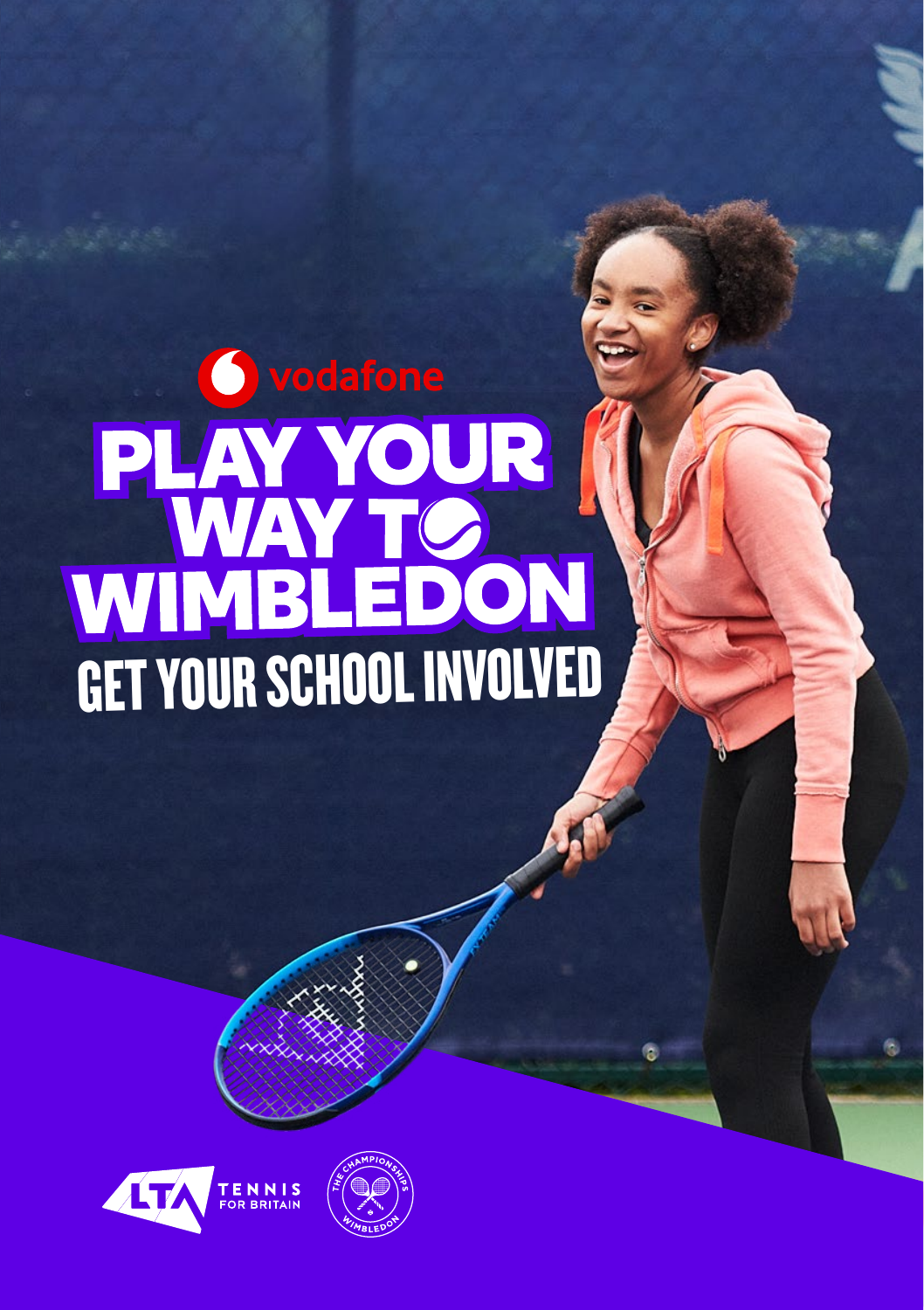## CHANCE TO COMPETE ON THE WIMBLEDON GRASS

#### **INSPIRE YOUR PUPILS BY RUNNING A SCHOOLS TENNIS COMPETITION**

Play Your Way To Wimbledon, powered by Vodafone, is a new and exciting competition providing your pupils with the opportunity to progress through to compete on the world famous grass courts at Wimbledon via a singles or doubles pathway. Players start by competing locally at an event taking place at a local club, park or school, with the winners progressing through to the County and/or Regional Finals, and then on to the National Finals at Wimbledon.

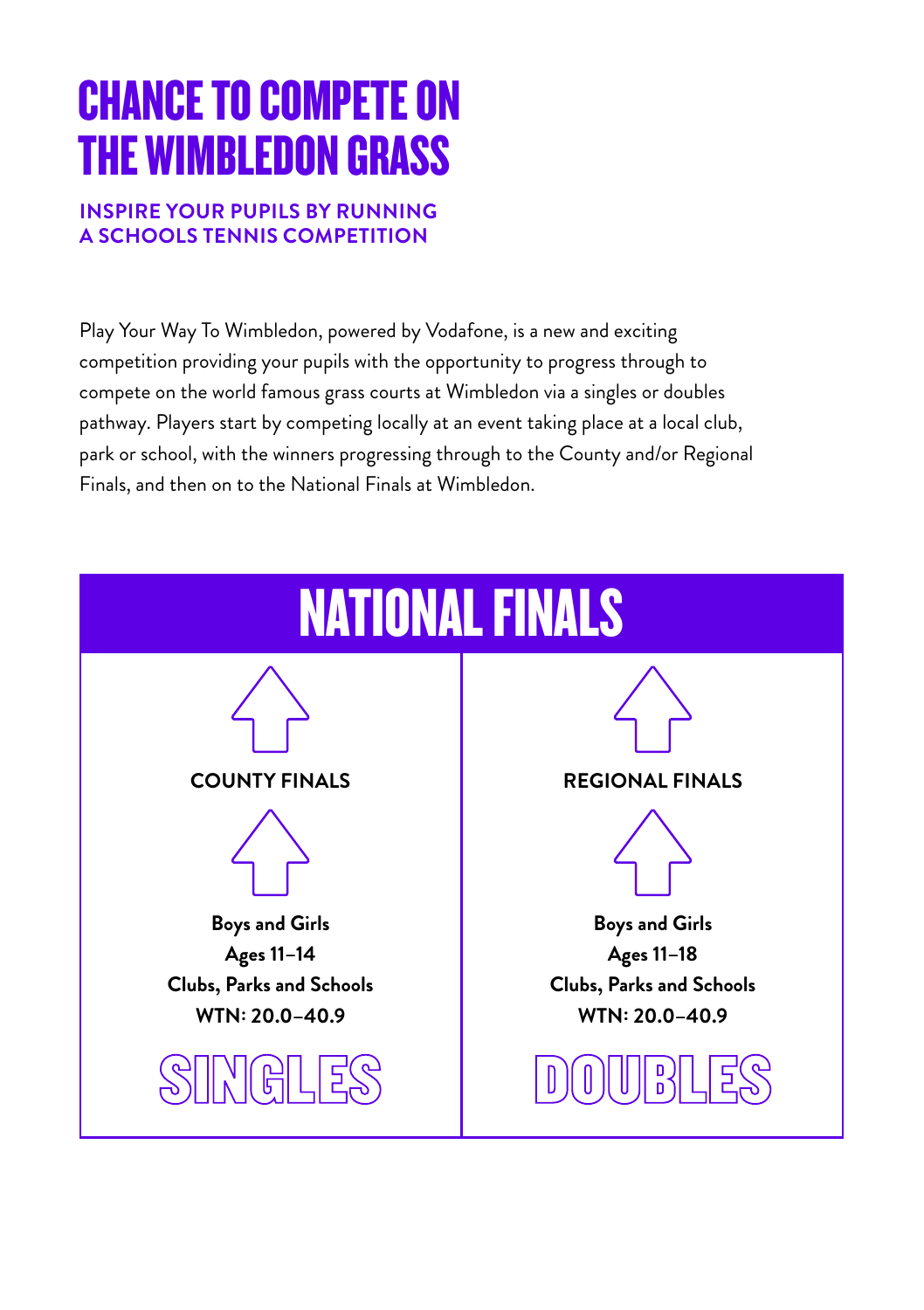### ENTER INTO THE BIGGEST TENNIS TOURNAMENT IN GREAT BRITAIN

- Enter your school for **FREE** into the biggest tennis tournament in Great Britain
- Run a Play Your Way To Wimbledon competition at your school with a flexible format to suit you and your pupils
- Schools can run an event for all eligible pupils within your school
- Schools can run Singles and/or Doubles events for Boys, Girls or both
- FREE organiser pack with Wimbledon certificates and prize giveaways
- Opportunity for the organiser to attend the National Finals at Wimbledon

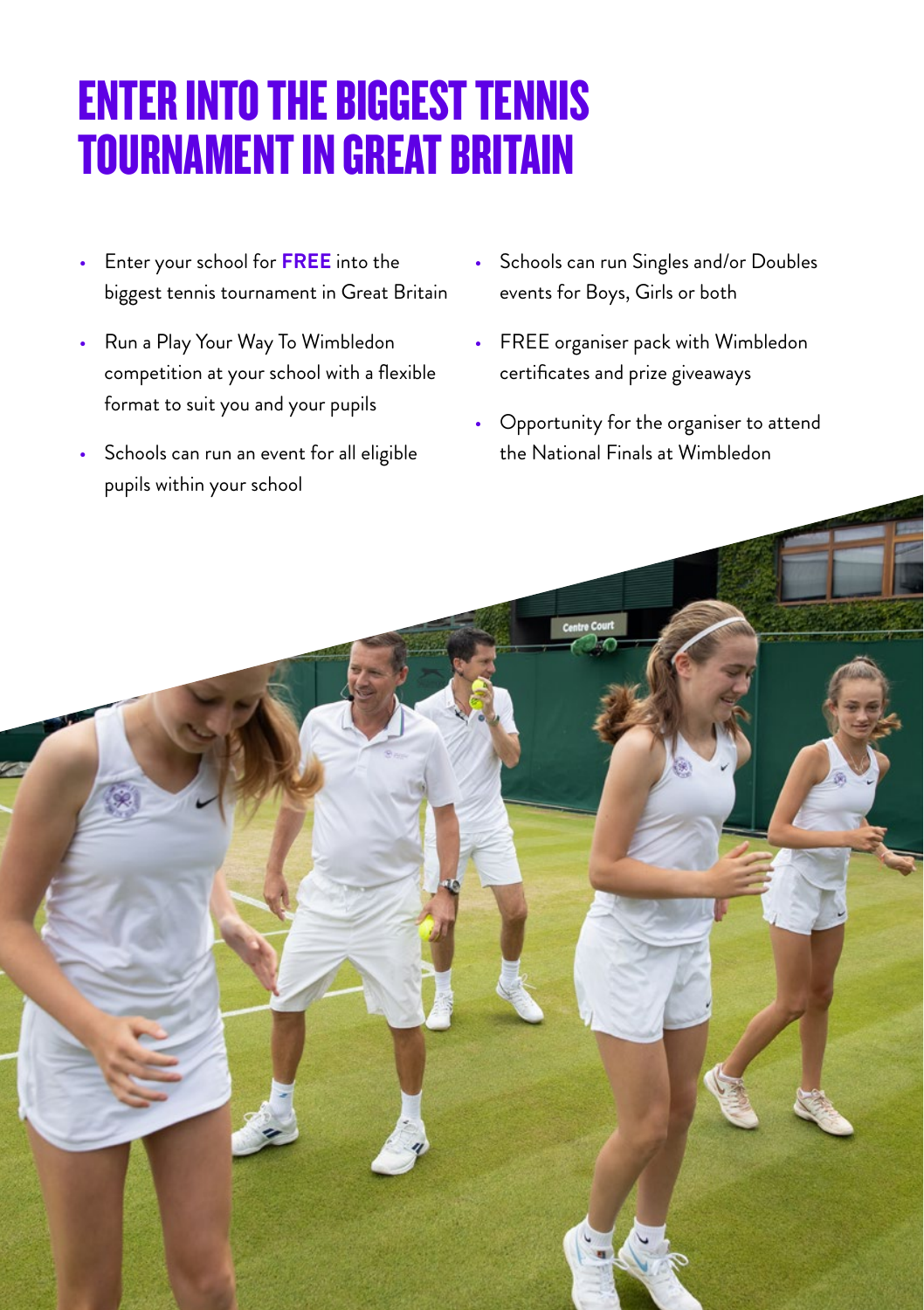# PLAY YOUR WAY TO WIMBLEDON 2022

#### **VENUE STAGE**

Choose a format that works for your school, however, we recommend running your eventover half, one or two days, or during lunchtime and after school to create a fun and social experience for the players. Select the dates for your events, to take place any time between 1 March and 5 June 2022. All venues must submit a Venue Winners Form after the event is completed no later than 6 June (this will be sent to all entered venues).

#### **SINGLES COUNTY FINALS**

The Girl and/or Boy winner of your tournament will progress to the County Finals on 9–10 July and be joined by winners from other Play Your Way To Wimbledon club, park and school events (County Finals in Scotland will take place on 18–19 June).

#### **DOUBLES REGIONAL FINALS**

The Girl and/or Boy winning pairs of venue events will be invited to the Regional Finals on 18–19 June and be joined by winners from other Play Your Way To Wimbledon club, park and school events (Regional Finals in Scotland will take place on 2–3 July).

#### **HOW TO ENTER**

Entries are exclusively online at: **lta.org.uk/play-your-way-to-wimbledon**

Enter by 20 March and receive your pack w/c 28 March

Enter by 17 April and receive your pack w/c 25 April